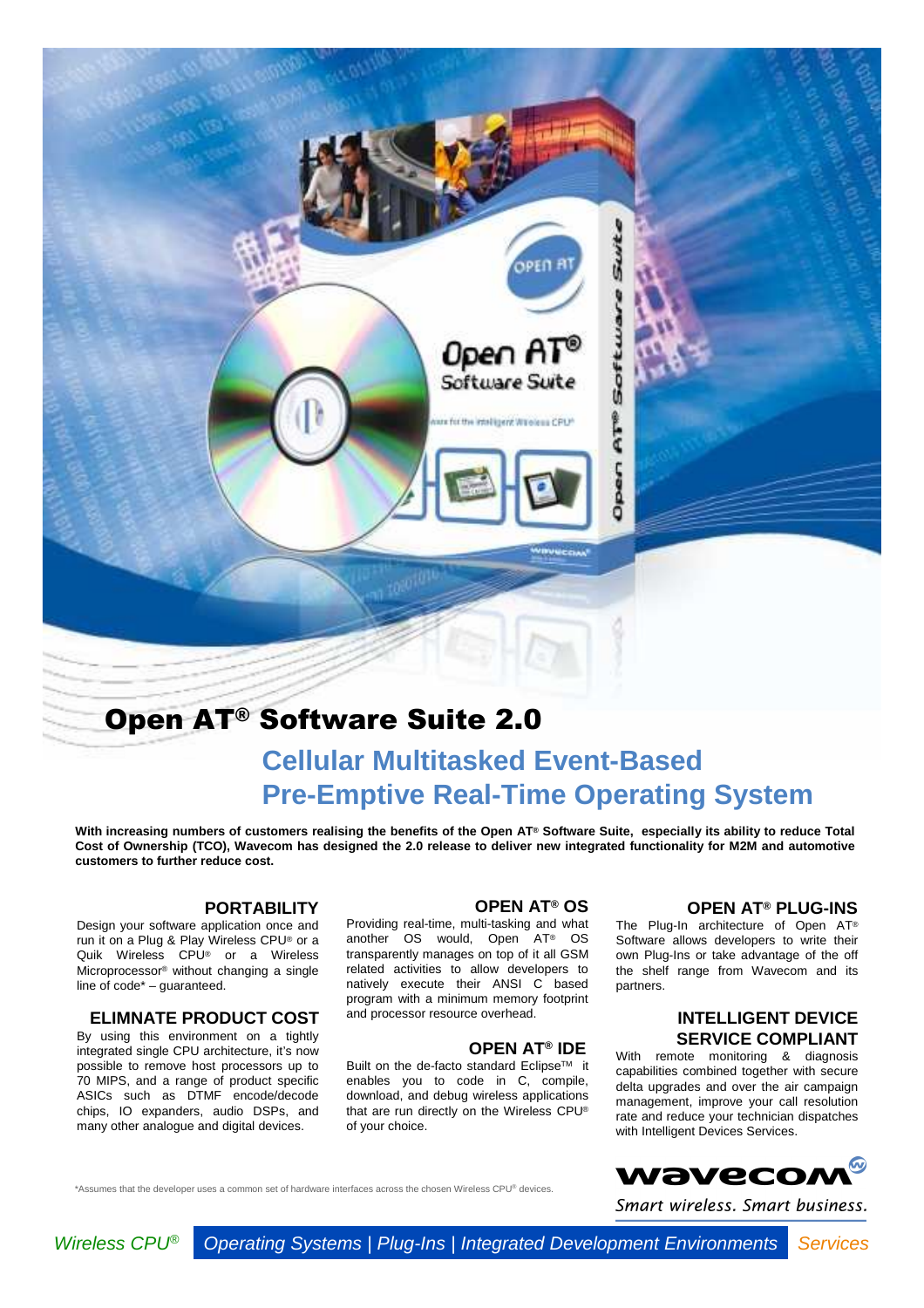

# Open AT® Software Suite 2.0

- Multitasked Pre-Emptive Event-Based Real-Time Operating System
- Integrated Development Environment built on Eclipse™
- Extensive Set of Plug-Ins (Internet Suite, C-GPS and more)
- GSM Release 99 compliant modem firmware
- Secure Intelligent Device Services (IDS) compatible

# Key Features

## **Real Time Operating System**

#### **Real-Time**

 $\overline{H}$ 

Guarantied response time to interruption (even during GSM/GPRS/EDGE activities, calls and transfer).

#### **Wireless CPU® Resources Direct Access and IT Management**

- Hardware and Software Timers
- DSP
- SPI
- ADC
- External Interrupt Pins
- GPIOs
- UARTS (coming in 2008)

#### **Multitasking**

#### **Application dedicated Hardware Watchdog**

• application dedicated for close monitoring

• tunable depending on the complexity of the processing (ex: Pulse count Vs RSA signature calculation…)

### **Open AT® OS Services**

Real Time Operations (Interrupt handlers) Hardware Timer Software Timer Memory Tasks Management Tasks Communication Scheduling Policies DOTA I, II, III Built-In Security VariSpeed<sup>®</sup> Application Watchdog Exception Management IP Networking VariPower<sup>®</sup> Data Transfer

Battery Charging IO & Buses Audio Chain AT Commands Wireless Bearers SIM PLMN / Carrier Selection IMEI Management Messaging Voice and Data Calls Flow Control Manager Emergency Call Positioning

Intelligent Device Services

### **IDLE Task**

Open A1 Software Suite

 $F - F$ 

EACTION<br>TIM

### Open AT<sup>®</sup> Application Tasks

Multiple tasks : T1 ... TN

### **GSM AT Commands Task**

Open AT<sup>®</sup> Interrupt Task Handler .<br>(Long Asynchronous Processing )

**GSM Stack Tasks** 

Open AT<sup>®</sup> Interrupt Handler Level 1 (Timer + External + DSP + SPI + UARTs)

ĪТ \_\_\_\_\_\_\_\_\_\_\_\_\_\_\_\_\_\_\_

**GSM Radio Interrupt Handler** 

# Open AT<sup>®</sup> Interrupt Handler Level 0<br>(Timer + External + DSP + SPI + UARTs)

Open AT® Real-Time Embedded Software Architecture

### **Cross-Platform Integrated Development**

### **Environment:**

**For eased application debug it can be performed on PC:** 

• for very fast and convenient application debugging **through Remote Task Environment** 

#### **On target for final Integration and time-critical behavior management:** • Live through **Traces**

• Post mortem through **BackTraces**

• Step By Step on Target through **JTAG**

**On field:**

PRIORITY LI

• for difficult error causing operating scenarios through **IDS device monitoring** services and **BackTraces over the air retrieval**.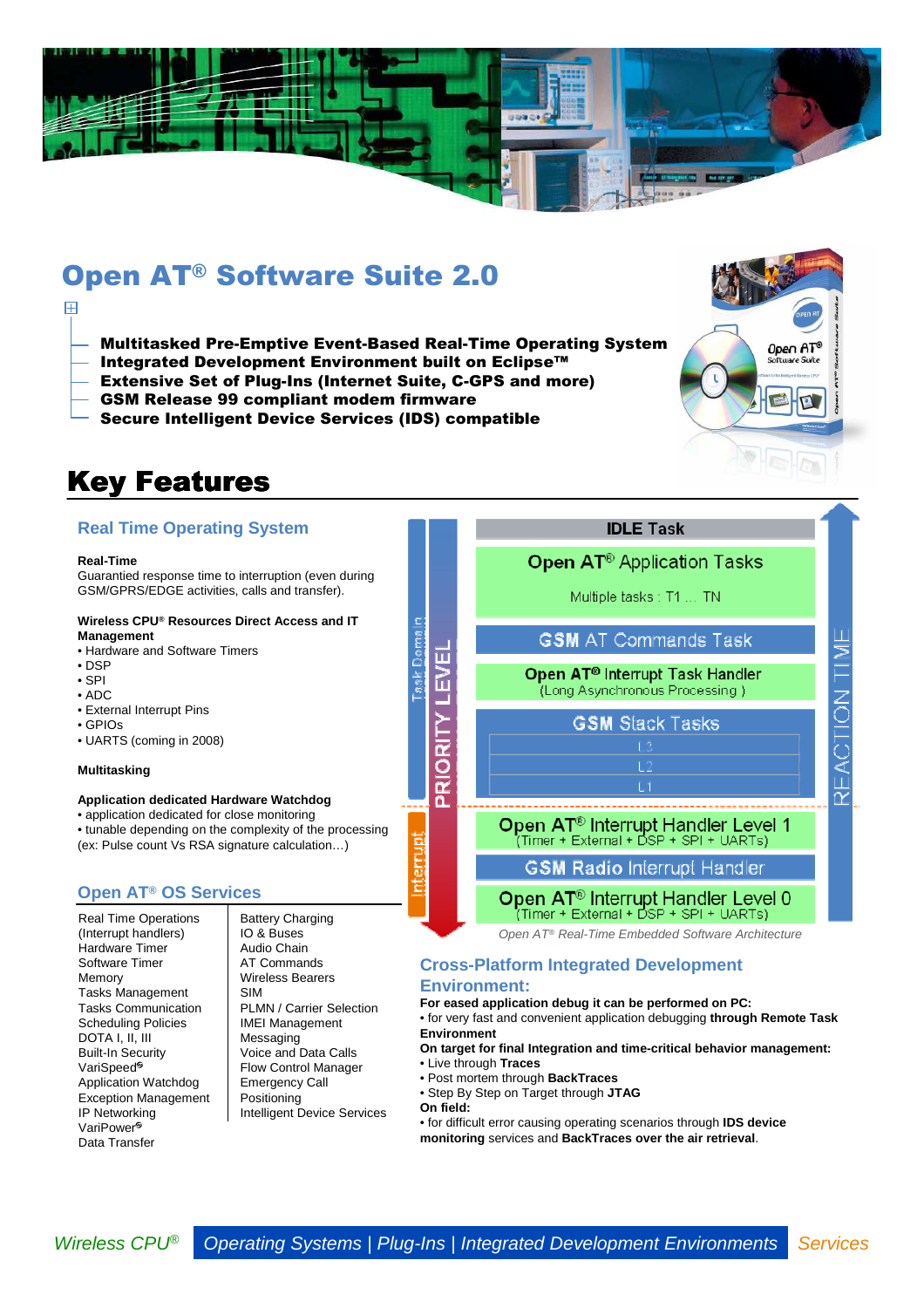

C. C. Claro

### **Open Programmable Audio Interfaces**

Full **access** and **control** of the audio path for in depth tuning and complex audio processing to allow you to record local / network audio, play it back at ease whenever you need, embed pre-stored voice prompts, send data in the voice band or even save money by using our built in DTMF decoder and encoder.

- **Audio interfaces** (2x Analog and PCM)
- **Echo Cancellation** (Long & Short)
- **Quad codec** (HR / FR / EFR / AMR + RATCCH)
- **Data in-band modem** ready
- **Audio Chain Full Control** (16 KHz Audio path, Programmable
- Digital FIR filter, Analog and Digital step gain)
- **Audio Players and recorder** (PCM Audio 16bits)
- **TTY** (TSB-121 Interface)

• **DTMF & Tones** (Built in DSP Based DTMF decoder / encoder with length setting and tone and voice mixing)

### **Seamlessly Plug-In key features**

Plug-Ins are an optional range of software feature packages that are selected when your order your Wireless CPU®. The standard range provides access to Internet clients & protocols, controllerless companion wireless peripherals such as Bluetooth & GPS. Of course, the powerful flexibility of Open AT® Software Suite means that you can also develop your own Plug-Ins and own custom AT commands.



Easy Scripting Clients & Protocols Companion in-band modem Companion **aqLink®**



Wavecom Fully Programmable Audio Chain